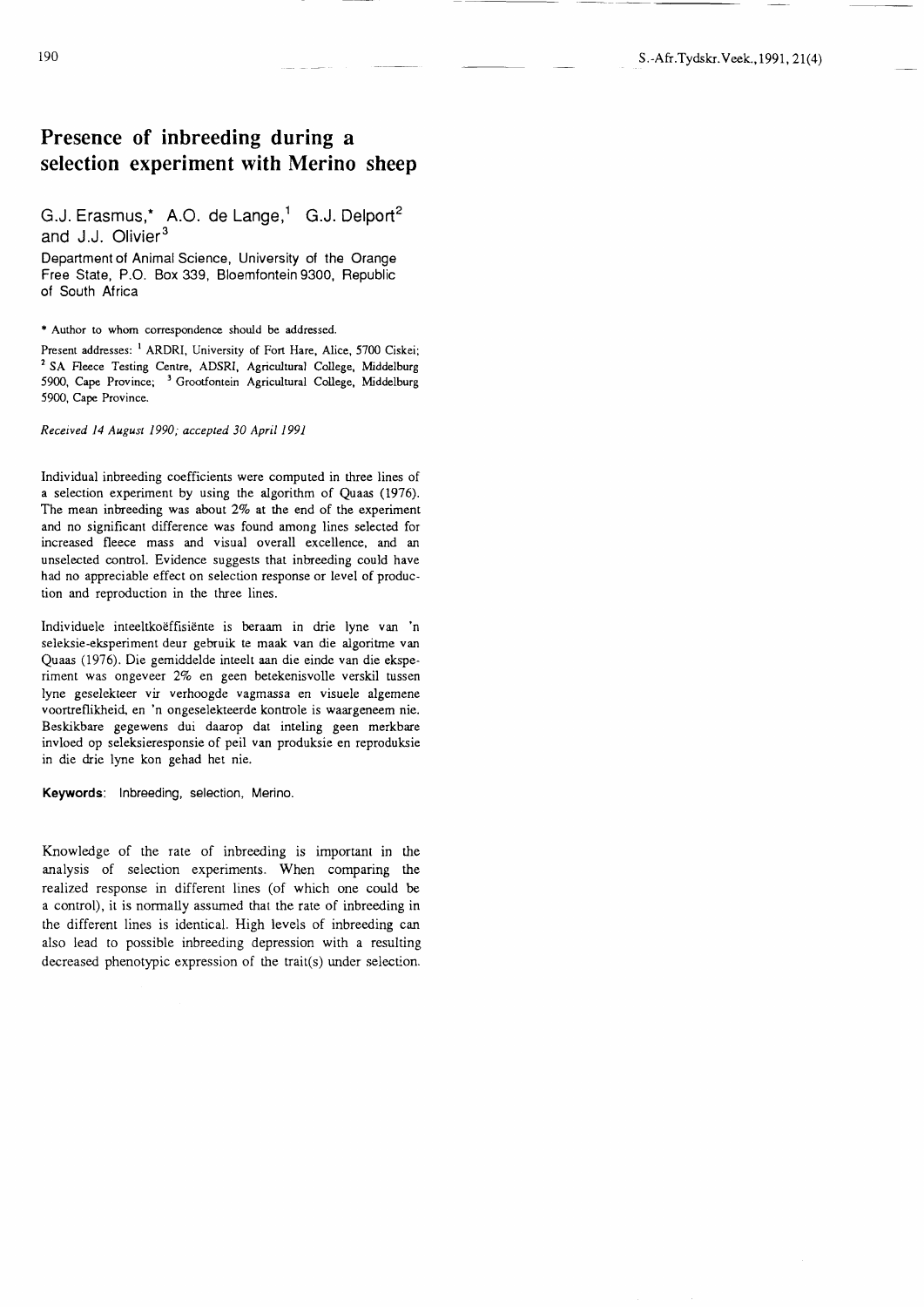An even greater possibility is decreased fitness due to inbreeding depression, which results in a lower selection intensity. The algorithm reported by Quaas (1976) provides an efficient method for computing the inbreeding coefficient of each individual. It can also be used to compute the inverse of Wright's (1922) numerator relationship matrix when animals are inbred for use in mixed model analyses. Such a program is currently available for use on a variety of computers.

The purpose of this study was to test the validity of the assumption of equal inbreeding in the three lines of the Klerefontein Merino sheep selection experiment and to investigate the possibility that inbreeding depression was responsible for the low rates of response in clean fleece mass reported by Olivier (1980) and Erasmus (1988). A 'realized heritability' of only 0,187 was reported in the line selected for increased clean fleece mass (Erasmus, 1988).

The Klerefontein selection experiment, initiated in 1962, consisted of two selection lines, one of which was selected objectively for high clean fleece mass and one subjectively for overall excellence, and an unselected control line. Parents in each line were randomly mated. The number of breeding ewes in each of the two selection lines was kept at about 200. The size of the control line had been gradually enlarged from an initial 100 in 1965 to the eventual number of 200 breeding ewes. Initially, each line was restricted to contain 10% rams, but this was decreased to 5% of the number of ewes from 1967 onwards. No lambs were available in 1969 since all ewes were used for the development of the Afrino breed. A more detailed description of the experiment is given by Erasmus *et ai.* (1990).

Inbreeding coefficients were computed for each animal, by using the algorithm of Quaas (1976). The inbreeding coefficient of the i-th animal was calculated as  $F_i = d_{ii} - 1$ , where  $F_i$ is the inbreeding coefficient and  $d_{ii}$  is the diagonal element of the i-th animal in the numerator relationship matrix (Wright, 1922).The base population was assumed to be non-inbred.

The mean annual inbreeding percentages and standard deviations are depicted in Table 1.

**Table 1** Mean annual inbreeding percentage *(F)* and standard deviation *(5D)* in the three lines (years 1962 to 1964 were omitted because of zero inbreeding. Subjectively selected line terminated in 1978)

|      | Objective |     | Subjective |     | Control  |     |
|------|-----------|-----|------------|-----|----------|-----|
| Year | F         | SD  | F          | SD  | F        | SD  |
| 1965 | 0,0       | 0,0 | 0,2        | 1,6 | $_{0,2}$ | 1,7 |
| 1966 | 0,9       | 3,9 | 0,0        | 0,0 | 0,7      | 2,4 |
| 1967 | 0,3       | 1,4 | 0,3        | 1,8 | 0,8      | 2,5 |
| 1968 | 1,0       | 3,9 | 0,4        | 1,8 | 0,6      | 1,6 |
| 1970 | 0,5       | 2,3 | 0,9        | 2,9 | 1,1      | 2,6 |
| 1971 | 0,9       | 2,7 | 0,7        | 2,6 | 0,7      | 2,0 |
| 1972 | 1,2       | 2,2 | 1,0        | 2,4 | 1,5      | 3,3 |
| 1973 | 1,4       | 2,2 | 0,8        | 2,0 | 1,2      | 1,5 |
| 1974 | 2,1       | 4,1 | 1,0        | 2,1 | 1,5      | 2,6 |
| 1975 | 1,5       | 2,1 | 1,4        | 1,9 | 1,6      | 1,9 |
| 1976 | 1,5       | 2,4 | 1,8        | 4,0 | 1,4      | 1,4 |
| 1977 | 2,4       | 4,2 | 1,6        | 2,0 | 2,0      | 3,9 |
| 1978 | 2,3       | 2,4 | 1,9        | 2,4 | 2,5      | 2,2 |
| 1979 | 1,5       | 1,4 |            |     | 2,6      | 2,3 |
| 1980 | 2,0       | 2,4 |            |     | 2,3      | 1,6 |

For comparison, the predicted average level of inbreeding was calculated for each line from the following formula, and accumulated over years:

$$
\Delta F_a = \frac{100}{8N_m I^2}
$$

where

- $\Delta F_a$  = annual increase in inbreeding coefficient (expressed as percentage inbreeding),
- $N_{12}$  = number of new males added each year, and

 $I =$  generation interval.

The average generation interval, calculated as the actual average age of the parents of the lambs born, is given in Table 2.

**Table 2** Average generation interval (years) in the three lines

| $\therefore$ ines     | Rams | Ewes | Average |
|-----------------------|------|------|---------|
| Objectively selected  | 2,1  | 4,5  | 3,3     |
| Subjectively selected | 2,1  | 4.3  | 3,2     |
| Control               | 2.1  | 4.3  | 3.2     |

The average predicted and actual annual increases in inbreeding  $(\Delta F)$  were calculated as the linear regressions of level of inbreeding on year of birth. Tests of equality of slopes were carried out by an analyses of covariance as described by Sokal & Rohlf (1969). The results are presented in Table 3.

**Table 3** Predicted and actual annual increase in level of inbreeding  $(\Delta F)$  in the three lines

|           |                | Objective | Subjective | Control |
|-----------|----------------|-----------|------------|---------|
| Predicted |                |           |            |         |
|           | ΔF             | 0,109     | 0,114      | 0,114   |
|           | SE             | 0,003     | 0.003      | 0,003   |
|           | R <sup>2</sup> | 0.989     | 0,989      | 0,989   |
| Actual    |                |           |            |         |
|           | ΔF             | 0.126     | 0.137      | 0,141   |
|           | SE             | 0,022     | 0.012      | 0.015   |
|           | $R^2$          | 0,723     | 0.919      | 0.876   |

The differences in inbreeding coefficients among the three lines were non-significant. Inbreeding could therefore not have had a significant influence on the differences in response reported by Erasmus (1988). There was, however, an inevitable increase in the level of inbreeding, as is expected in any closed population of finite size. Table 1 shows that no distinct plateau of the percentage inbreeding values was obtained. First-order regression analysis of the data generally produced a good fit (Table 3). Although the method of prediction tended to underestimate the actual levels of inbreeding encountered, the differences were non-significantin all three lines.

A mean inbreeding coefficient of about 2% during the last year may be considered to be low, but the relatively large standard deviations (Table 1) suggest that the influence of